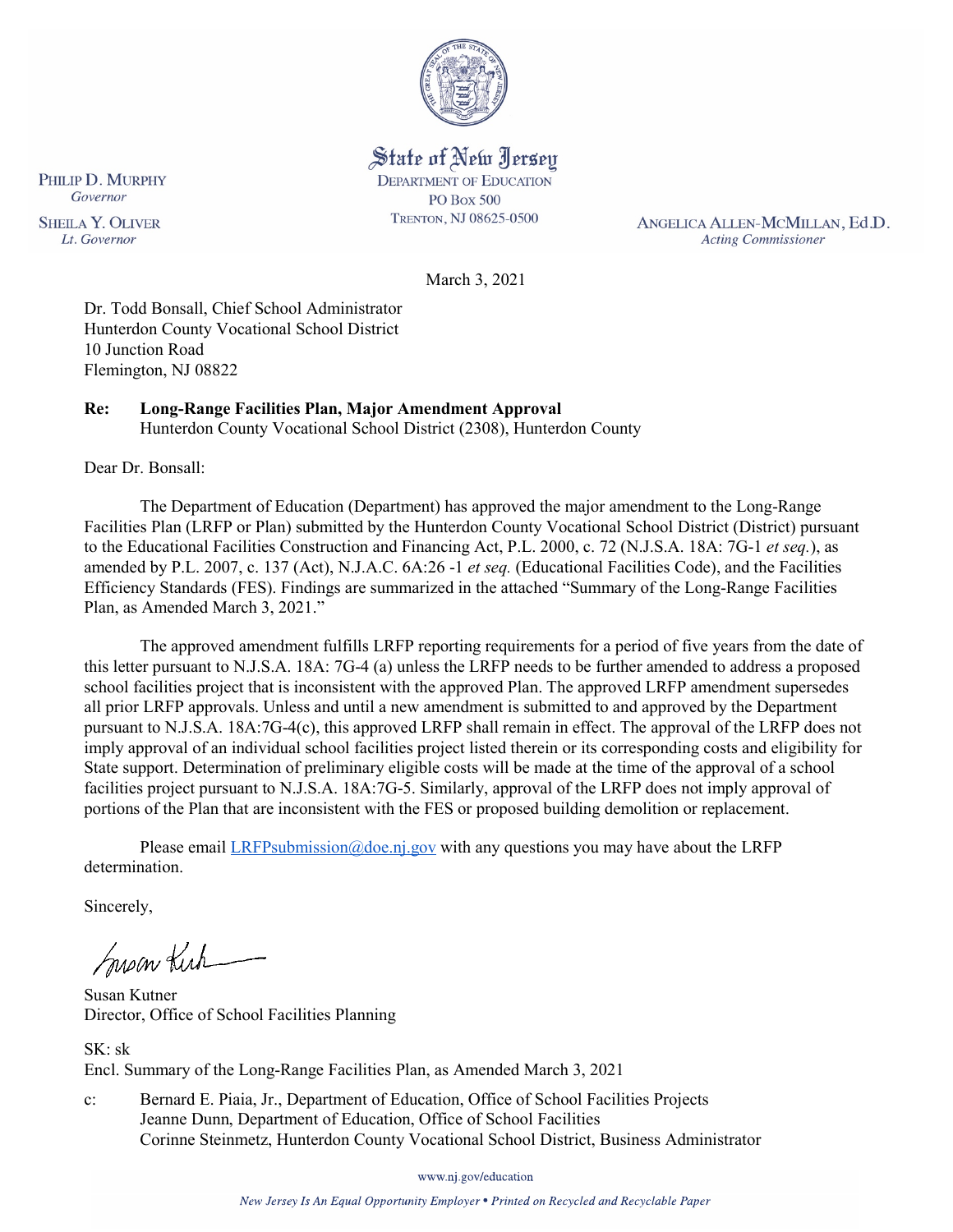# **Hunterdon County Vocational School District (2308) Summary of the Long-Range Facilities Plan, as Amended March 3, 2021**

The Department of Education (Department) has completed its review of the major amendment to the Long-Range Facilities Plan (LRFP or Plan) submitted by the Hunterdon County Vocational School District (District) pursuant to the Educational Facilities Construction and Financing Act, P.L. 2000, c. 72 (N.J.S.A. 18A: 7G-1 *et seq.*), as amended by P.L. 2007, c. 137 (Act), N.J.A.C. 6A:26-1 et seq. (Educational Facilities Code), and the Facilities Efficiency Standards (FES).

The following provides a summary of the District's approved amended LRFP. The summary is based on the standards set forth in the Act, the Educational Facilities Code, the FES, District-reported information in the Department's LRFP reporting system, and supporting documentation. The referenced reports in *italic* text are standard reports available on the Department's LRFP website.

#### **1. Inventory Overview**

The District is classified as a Regular Operating District (ROD) for funding purposes. It provides services for students in grades 9-12.

The District identified existing and proposed schools, sites, buildings, rooms, and site amenities in its LRFP. Table 1 lists the number of existing and proposed district schools, sites, and buildings. Detailed information can be found in the *School Asset Inventory Report* and the *Site Asset Inventory Report.*

**As directed by the Department, school facilities projects that have received initial approval by the Department and have been approved by the voters, if applicable, are represented as "existing" in the LRFP.** Approved projects that include new construction and/or the reconfiguration/reassignment of existing program space are as follows: n/a.

| Category                                     | <b>Existing</b> | <b>Proposed</b> |
|----------------------------------------------|-----------------|-----------------|
| Number of Schools (assigned DOE school code) |                 |                 |
| Number of School Buildings <sup>1</sup>      |                 |                 |
| Number of Non-School Buildings <sup>2</sup>  |                 |                 |
| Number of Vacant Buildings                   |                 |                 |
| Number of Sites                              |                 |                 |

#### **Table 1: Number of Schools, School Buildings, and Sites**

Based on the existing facilities inventory submitted by the District:

- Schools using leased buildings (short or long-term): Hunterdon County Academies (300), Hunterdon Polytech Bartles Corner Campus (030)
- Schools using temporary classroom units (TCUs), excluding TCUs supporting construction:  $n/a$
- Vacant/unassigned school buildings: n/a

 $\overline{a}$ 

<span id="page-1-1"></span><span id="page-1-0"></span>*<sup>1</sup>* Includes district-owned buildings and long-term leases serving students in district-operated programs

<sup>&</sup>lt;sup>2</sup> Includes occupied district-owned buildings not associated with a school, such as administrative buildings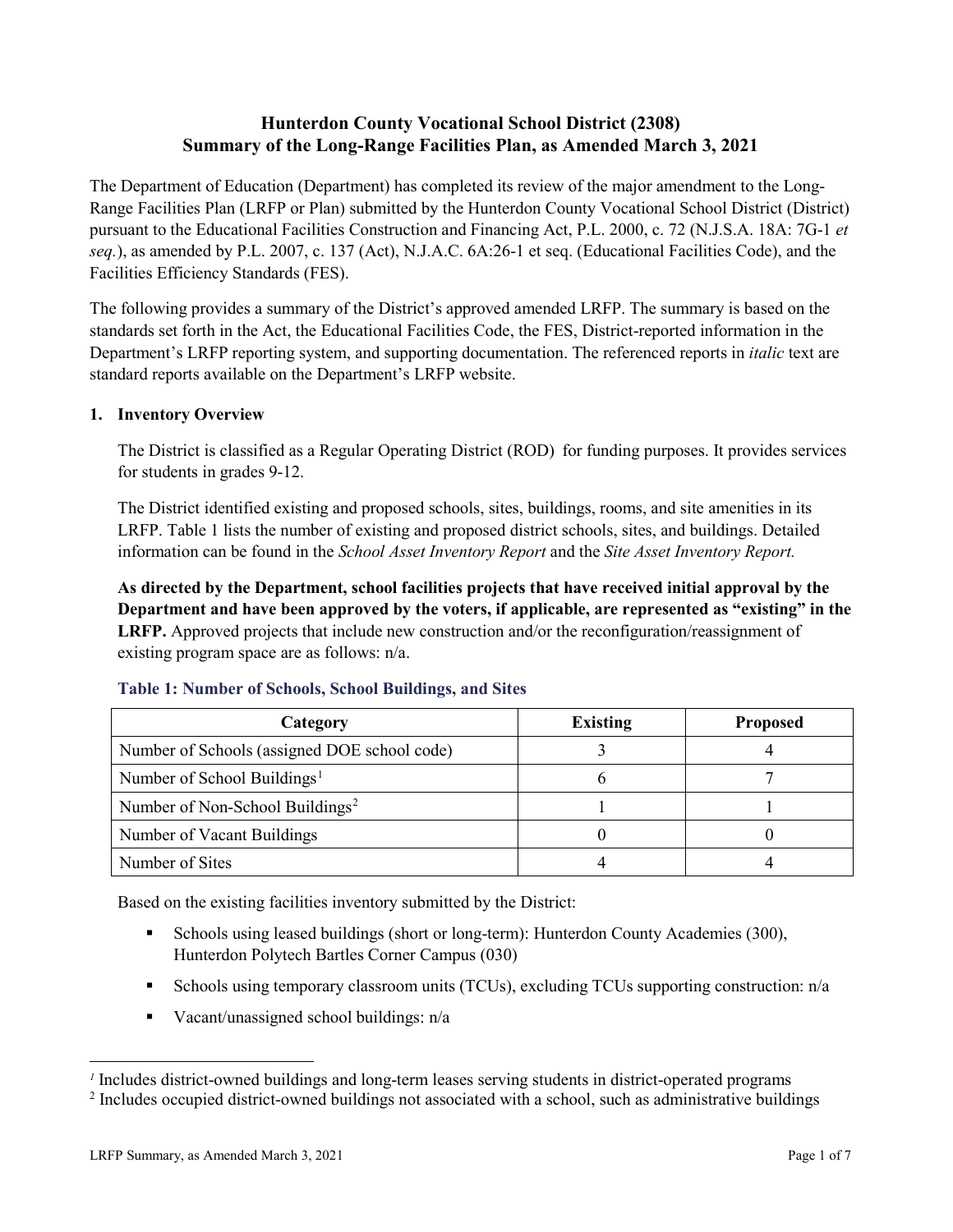Findings:

The Department has determined that the proposed inventory is adequate for approval of the District's LRFP amendment. However, the LRFP determination does not imply approval of an individual school facilities project listed within the LRFP; the District must submit individual project applications for project approval.

## **2. District Enrollments**

The District determined the number of students, or "proposed enrollments," to be accommodated for LRFP planning purposes on a district-wide basis and in each school.

Since the District is a county vocational school district, the Department does not require the submission of a standard cohort-survival enrollment projection. Instead, proposed enrollments are based on district proposed CTE programs and capacity and are conditionally accepted for LRFP planning purposes pending approval by the Department's Office of Career Readiness.

Table 2 provides a comparison of existing and proposed enrollments. All totals include special education students.

| <b>Grades</b>                | <b>Existing Enrollments</b><br>2019-20 | <b>District Proposed Enrollments</b><br>2024-25 |
|------------------------------|----------------------------------------|-------------------------------------------------|
| PK (excl. private providers) |                                        |                                                 |
| Grades K to 5                |                                        |                                                 |
| Grades 6 to 8                |                                        |                                                 |
| Grades 9 to 12               | 685                                    | 1,534                                           |
| <b>Totals PK to 12</b>       | 685                                    | 1,534                                           |

## **Table 2: Enrollments**

Findings:

The Department has determined the District's proposed enrollments to be acceptable for approval of the District's LRFP amendment and for planning purposes pending review by the Department's Office of Career Readiness at the time an application for a school facilities project is submitted, if applicable.

# **3. District Practices Capacity**

Based on information provided in the room inventories, District Practices Capacity was calculated for each school building to determine whether adequate capacity is proposed for the projected enrollments based on district scheduling and class size practices. The capacity totals assume instructional buildings can be fully utilized regardless of school sending areas, transportation, and other operational issues. The calculations only consider district-owned buildings and long-term leases; short term leases and temporary buildings are excluded. **A capacity utilization factor of 90% for classrooms serving grades K-8 and 85% for classrooms serving grades 9-12 is applied in accordance with the FES.** No capacity utilization factor is applied to preschool classrooms.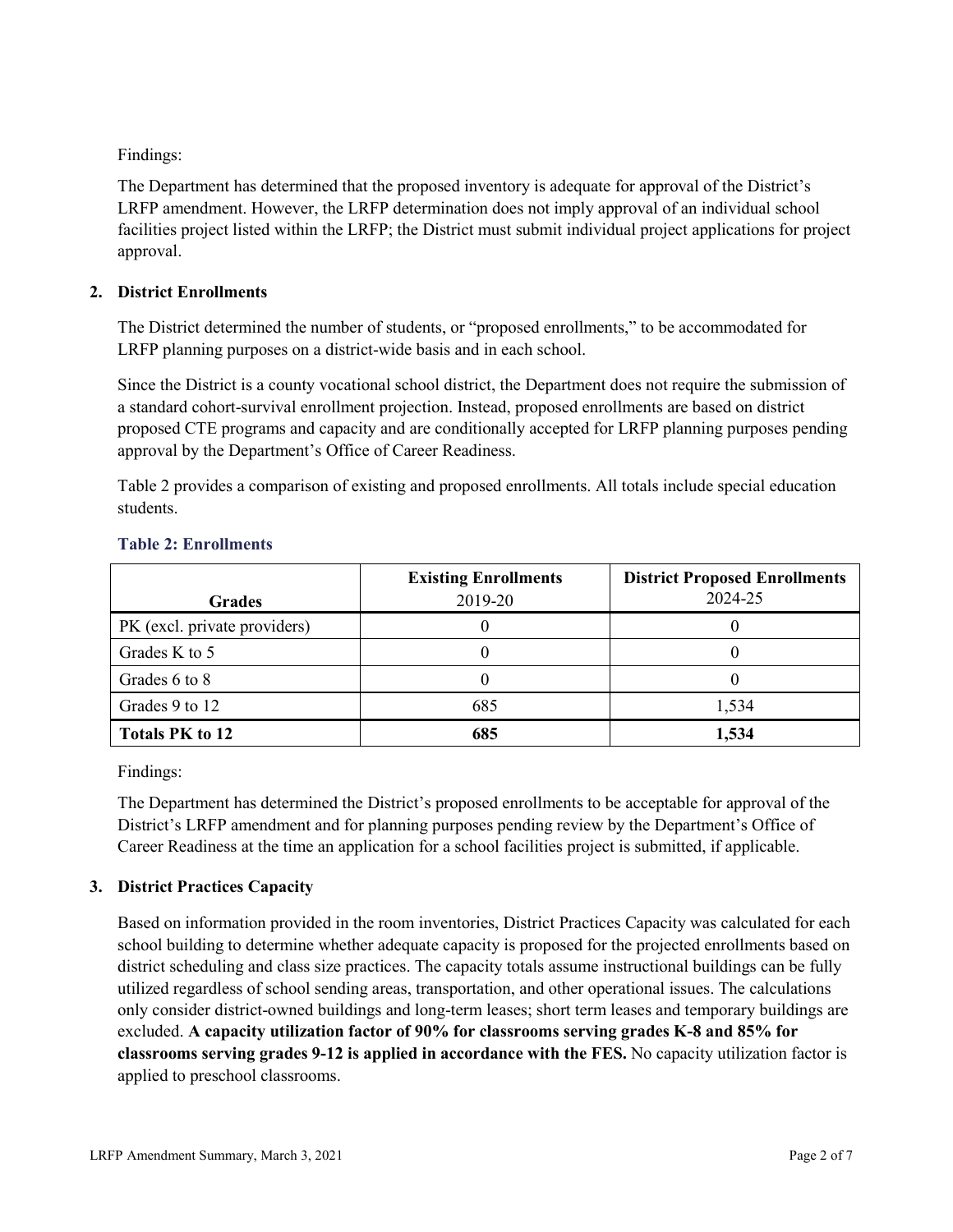In certain cases, districts may achieve adequate District Practices Capacity to accommodate enrollments but provide inadequate square feet per student in accordance with the FES, resulting in educational adequacy issues and "Unhoused Students." Unhoused students are considered in the "Functional Capacity" calculations used to determine potential State support for school facilities projects and are analyzed in Section 4.

Table 3 provides a summary of proposed enrollments and existing and proposed District-wide capacities. Detailed information can be found in the LRFP website reports titled *FES and District Practices Capacity Report, Existing Rooms Inventory Report, and Proposed Rooms Inventory Report.*

| <b>Grades</b>              | <b>Proposed</b><br><b>Enrollments</b> | <b>Existing</b><br><b>District</b><br><b>Practices</b><br>Capacity | <b>Existing</b><br>Deviation* | <b>Proposed</b><br><b>District</b><br><b>Practices</b><br>Capacity | <b>Proposed</b><br>Deviation* |
|----------------------------|---------------------------------------|--------------------------------------------------------------------|-------------------------------|--------------------------------------------------------------------|-------------------------------|
| Elementary ( $PK$ to 5)    | 0                                     | 0.00                                                               | 0.00                          | 0.00                                                               | 0.00                          |
| Middle $(6 \text{ to } 8)$ | 0                                     | 0.00                                                               | 0.00                          | 0.00                                                               | 0.00                          |
| High $(9 \text{ to } 12)$  | 1,534                                 | 484.50                                                             | $-1,049.50$                   | 1,551.25                                                           | 17.25                         |
| <b>District Totals</b>     | 1,534                                 | 484.50                                                             | $-1,049.50$                   | 1,551.25                                                           | 17.25                         |

**Table 3: District Practices Capacity Analysis**

*\* Positive numbers signify surplus capacity; negative numbers signify inadequate capacity. Negative values for District Practices capacity are acceptable for approval if proposed enrollments do not exceed 100% capacity utilization.*

Considerations:

- Based on the proposed enrollments and existing room inventories, the District is projected to have inadequate capacity for the following grade groups, assuming all school buildings can be fully utilized: 9-12
- Adequate justification has been provided by the District if the proposed capacity for a school significantly deviates from the proposed enrollments. Generally, surplus capacity is acceptable for LRFP approval if additional capacity is not proposed through new construction.

### Findings:

The Department has determined that proposed District capacity, in accordance with the proposed enrollments, is adequate for approval of the District's LRFP amendment. The Department will require a current enrollment projection at the time an application for a school facilities project is submitted, incorporating the District's most recent Fall Enrollment Report, in order to verify that the LRFP's planned capacity meets the District's updated enrollments.

### **4. New Construction Funding Eligibility**

*Functional Capacity* was calculated and compared to the proposed enrollments to provide a **preliminary estimate** of Unhoused Students and new construction funding eligibility. **A final determination will be made at the time of project application approval.**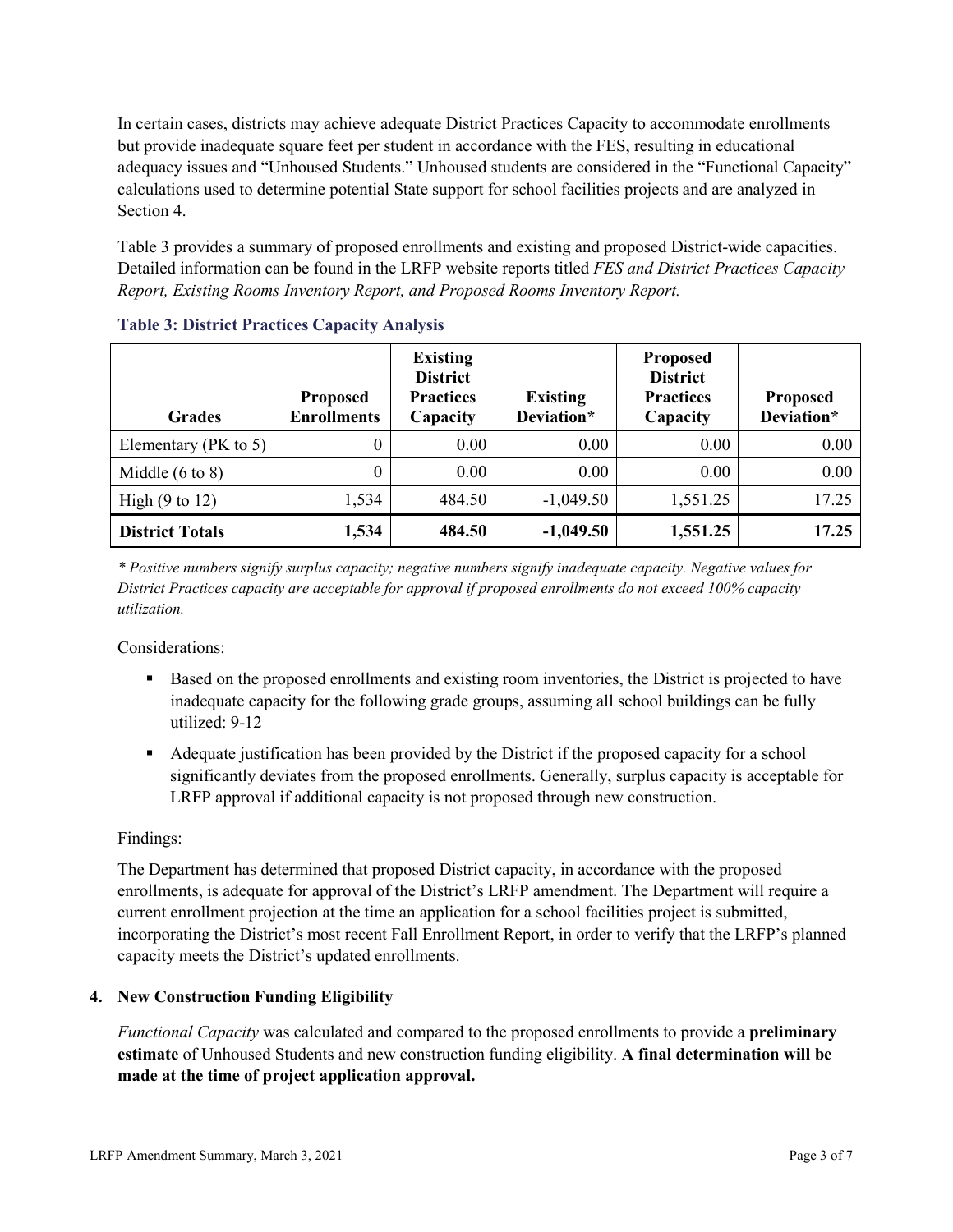*Functional Capacity* is the adjusted gross square footage of a school building *(total gross square feet minus excluded space)* divided by the minimum area allowance per full-time equivalent student for the grade level contained therein. *Unhoused Students* is the number of students projected to be enrolled in the District that exceeds the Functional Capacity of the District's schools pursuant to N.J.A.C. 6A:26-2.2(c). *Excluded Square Feet* includes (1) square footage exceeding the FES for any pre-kindergarten, kindergarten, general education, or self-contained special education classroom; (2) grossing factor square footage *(corridors, stairs, mechanical rooms, etc.)* that exceeds the FES allowance, and (3) square feet proposed to be demolished or discontinued from use. Excluded square feet may be revised during the review process for individual school facilities projects.

Table 4 provides a preliminary assessment of the Functional Capacity, Unhoused Students, and Estimated Maximum Approved Area for Unhoused Students for each FES grade group. The calculations exclude temporary facilities and short-term leased buildings. School buildings proposed for whole or partial demolition or reassignment to a non-school use are excluded from the calculations pending project application review. If a building is proposed to be reassigned to a different school, the square footage is applied to the proposed grades after reassignment. Buildings that are not assigned to a school are excluded from the calculations. In addition, only preschool students eligible for state funding (former ECPA students) are included. Detailed information concerning the calculations can be found in the *Functional Capacity and Unhoused Students Report* and the *Excluded Square Footage Report.*

| Category                                     | PK/K to 5 | 6 to 8   | 9 to 12    | <b>Total</b> |
|----------------------------------------------|-----------|----------|------------|--------------|
| Eligible PK /K-12 Proposed Enrollments       | $\theta$  | $\theta$ | 1,000 FTE  |              |
| FES Area Allowance (SF/student)              | 125.00    | 134.00   | 151.00     |              |
| <b>Prior to Completion of Proposed Work:</b> |           |          |            |              |
| <b>Existing Gross Square Feet</b>            | $\theta$  | $\theta$ | 48,666     | 48,666       |
| <b>Adjusted Gross Square Feet</b>            | $\theta$  | $\theta$ | 37,686     | 37,686       |
| <b>Adjusted Functional Capacity</b>          | 0.00      | 0.00     | 249.58     |              |
| <b>Unhoused Students</b>                     | 0.00      | 0.00     | 750.42     |              |
| Est. Max. Area for Unhoused Students         | 0.00      | 0.00     | 113,313.42 |              |
| <b>After Completion of Proposed Work:</b>    |           |          |            |              |
| Gross Square Feet                            | $\theta$  | 0        | 91,502     | 91,502       |
| New Gross Square Feet                        | $\theta$  | $\theta$ | 38,212     | 38,212       |
| <b>Adjusted Gross Square Feet</b>            | $\Omega$  | $\Omega$ | 75,898     | 75,898       |
| <b>Functional Capacity</b>                   | 0.00      | 0.00     | 502.64     |              |
| Unhoused Students after Construction         | 0.00      | 0.00     | 497.36     |              |
| Est. Max. Area Remaining                     | 0.00      | 0.00     | 75,101.36  |              |

| <b>Table 4: Estimated Maximum Approved Area for Unhoused Students</b> |  |
|-----------------------------------------------------------------------|--|
|                                                                       |  |

Facilities used for non-instructional or non-educational purposes are ineligible for State support under the Act. However, projects for such facilities shall be reviewed by the Department to determine whether they are consistent with the District's LRFP and whether the facility, if it is to house students (full or part time) conforms to educational adequacy requirements. These projects shall conform to all applicable statutes and regulations.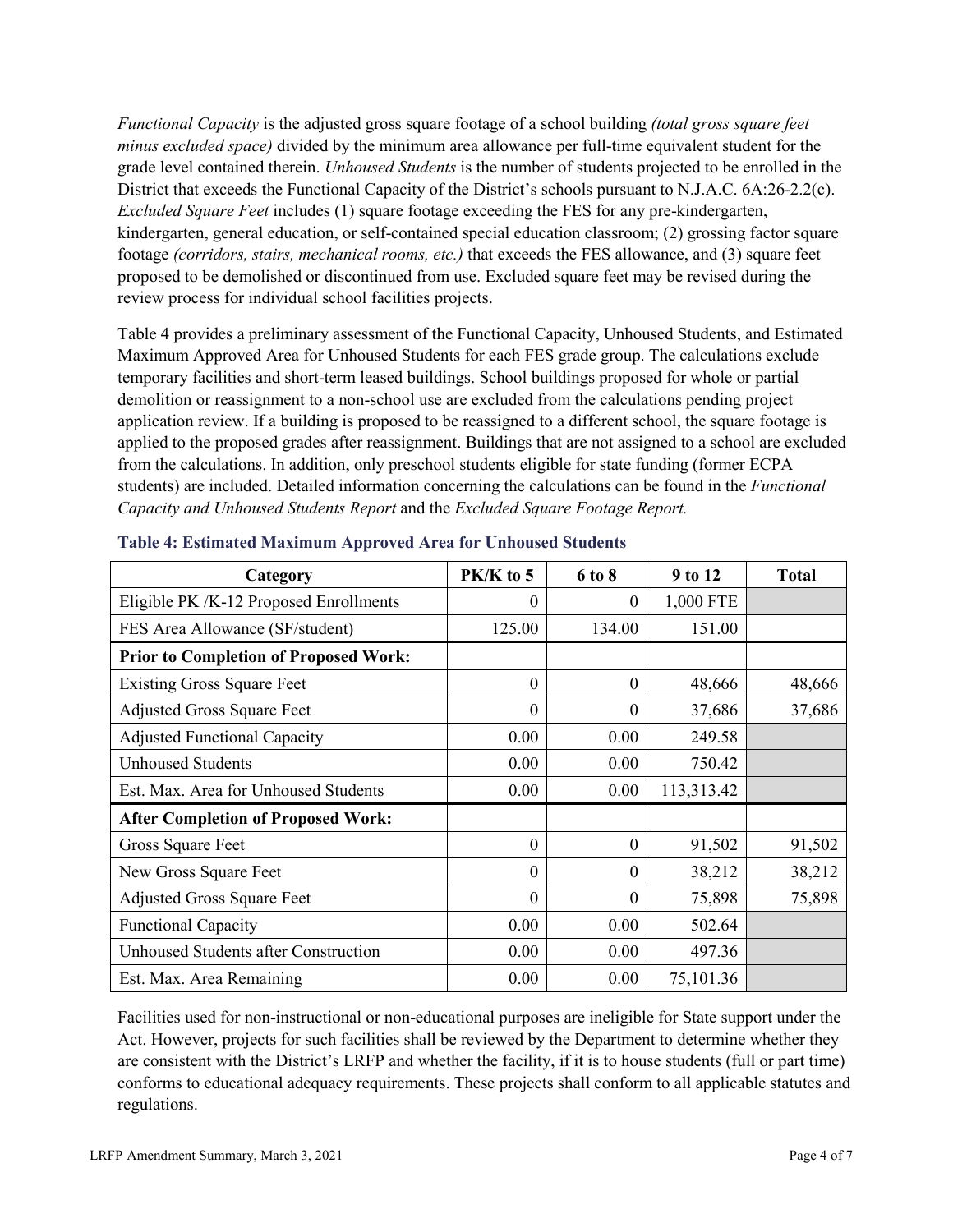Estimated costs represented in the LRFP by the District are for capital planning purposes only. The estimates are not intended to represent preliminary eligible costs or final eligible costs of approved school facilities projects.

Considerations:

- The District does not have approved projects pending completion, as noted in Section 1, that impact the Functional Capacity calculations.
- The Functional Capacity calculations *exclude* square feet proposed for demolition or discontinuation for the following FES grade groups and school buildings pending a feasibility study and project review: n/a.
- Based on the preliminary assessment, the District has Unhoused Students prior to the completion of proposed work for the following FES grade groups: 9-12.
- New construction is proposed for the following FES grade groups: 9-12.
- Proposed new construction exceeds the estimated maximum area allowance for Unhoused Students prior to the completion of the proposed work for the following grade groups: n/a.
- The District, based on the preliminary LRFP assessment, will have Unhoused Students after completion of the proposed LRFP work. If the District is projected to have Unhoused Students, adequate justification has been provided to confirm educational adequacy in accordance with Section 6 of this determination.

### Findings:

Functional Capacity and Unhoused Students calculated in the LRFP are preliminary estimates. Preliminary Eligible Costs (PEC) and Final Eligible Costs (FEC) will be included in the review process for specific school facilities projects. A feasibility study undertaken by the District is required if building demolition or replacement is proposed per N.J.A.C. 6A:26-2.3(b)(10).

### **5. Proposed Work**

The District assessed program space, capacity, and physical plant deficiencies to determine corrective actions. Capital maintenance, or *"system actions,"* address physical plant deficiencies due to operational, building code, and /or life cycle issues. Inventory changes, or *"inventory actions,*" add, alter, or eliminate sites, site amenities, buildings, and/or rooms.

The Act (N.J.S.A. 18A:7G-7b) provides that all school facilities shall be deemed suitable for rehabilitation unless a pre-construction evaluation undertaken by the District demonstrates to the satisfaction of the Commissioner that the structure might pose a risk to the safety of the occupants even after rehabilitation or that rehabilitation is not cost-effective. Pursuant to N.J.A.C. 6A:26-2.3(b)(10), the Commissioner may identify school facilities for which new construction is proposed in lieu of rehabilitation for which it appears from the information presented that new construction is justified, provided, however, that for such school facilities so identified, the District must submit a feasibility study as part of the application for the specific school facilities project. The cost of each proposed building replacement is compared to the cost of additions or rehabilitation required to eliminate health and safety deficiencies and to achieve the District's programmatic model.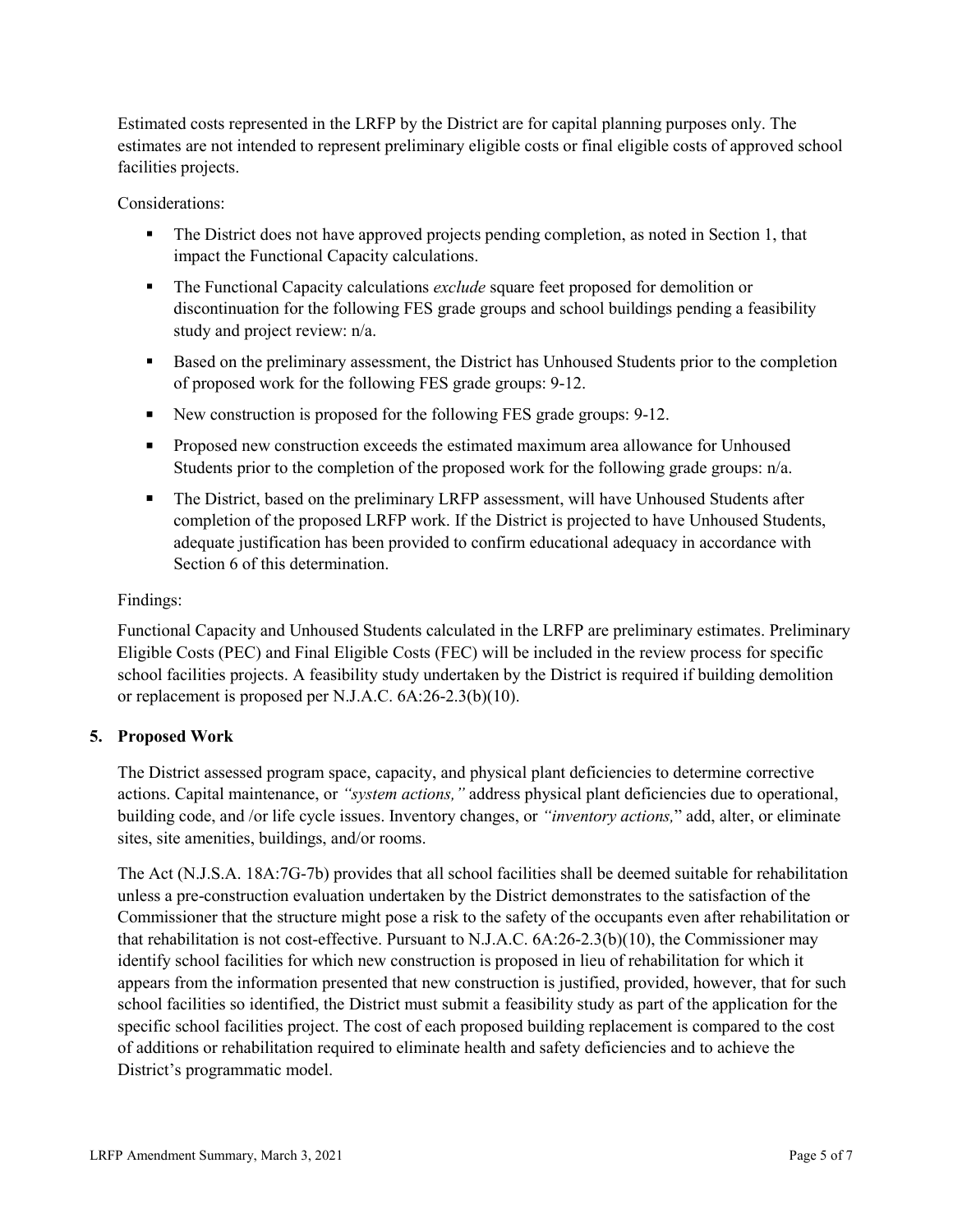Table 5 lists the scope of work proposed for each school based on the building(s) serving their student population. Proposed inventory changes are described in the LRFP website reports titled *"School Asset Inventory Report and "Proposed Room Inventory Report."* Information concerning proposed systems work, or capital maintenance can be found in the "LRFP Systems Action Summary Report."

With the completion of the proposed work, the following schools are proposed to be eliminated: Bartles Corner (030); the following schools are proposed to be added: North Campus HS, Califon Campus HS.

| <b>Proposed Scope of Work</b>                                                                  | <b>Applicable Schools</b> |
|------------------------------------------------------------------------------------------------|---------------------------|
| <b>Renovation only</b> (no new construction)                                                   |                           |
| System actions only (no inventory actions)                                                     | n/a                       |
| Existing inventory actions only (no systems actions)                                           | n/a                       |
| Systems and inventory changes                                                                  | Central Campus (050)      |
| <b>New construction</b>                                                                        |                           |
| Building addition only (no systems actions)                                                    | n/a                       |
| Renovation and building addition (system, existing<br>inventory, and new construction actions) | n/a                       |
| New building on existing site                                                                  | North Campus (P01)        |
| New building on new or expanded site                                                           | n/a                       |
| Site and building disposal (in addition to above scopes)                                       |                           |
| Partial building demolition                                                                    | n/a                       |
| Whole building demolition                                                                      | n/a                       |
| Site and building disposal or discontinuation of use                                           | Bartles Corner (030)      |

### **Table 5: School Building Scope of Work**

Findings:

The Department has determined that the proposed work is adequate for approval of the District's LRFP amendment. However, Department approval of proposed work in the LRFP does not imply the District may proceed with a school facilities project. The District must submit individual project applications with cost estimates for Department project approval. Both school facilities project approval and other capital project review require consistency with the District's approved LRFP.

### **6. Proposed Room Inventories and the Facilities Efficiency Standards**

The District's proposed school buildings were evaluated to assess general educational adequacy in terms of compliance with the FES area allowance pursuant to N.J.A.C. 6A:26-2.2 and 2.3.

District schools proposed to provide less square feet per student than the FES after the completion of proposed work as indicated in Table 5 are as follows: n/a

Findings:

The Department has determined that the District's proposed room inventories are adequate for LRFP approval. If school(s) are proposed to provide less square feet per student than the FES area allowance, the District has provided justification indicating that the educational adequacy of the facility will not be